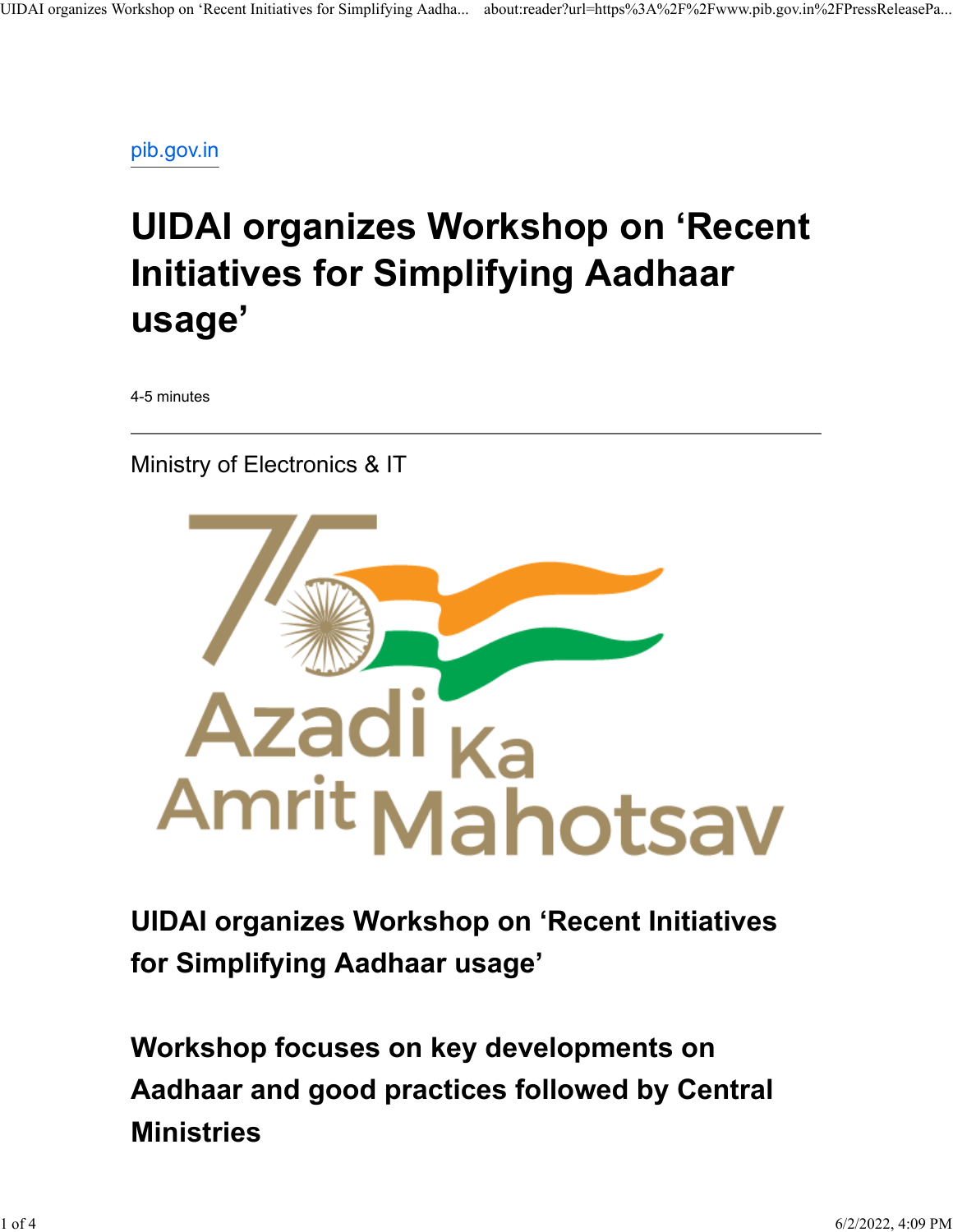## Posted On: 22 APR 2022 7:50PM by PIB Delhi

The Unique Identification Authority of India (UIDAI) organized a Workshop on 'Recent Initiatives for Simplifying Aadhaar usage' on 22nd April 2022 here today. The event focused on sharing key developments on Aadhaar and good practices in Aadhaar Usage adopted by Central Ministries. The event was attended by Sh. Amitabh Kant, CEO, NITI Aayog, Shri Sudhanshu Pandey, Secretary, F&PD, Sh. K. Rajaraman, Secretary MeitY, Ms. Anuradha Prasad, Secretary ISCS, MHA, Sh. Rajesh Aggarwal, Secretary, MSDE and Dr. Saurabh Garg, CEO, UIDAI along with other dignitaries from Centre Governments.

Digital Identity plays an important role in development of society, both socially and financially. Ministries/Departments should utilize 'Aadhaar' as a foundation to achieve the goal of "saturation" i.e. to reach 100% beneficiaries. Aadhaar has proved to be one of the biggest innovations of the country. Quite interestingly, Aadhaar has given identity to a large number of people who did not have any identity whatsoever earlier. It has bridged the digital divide, enabled e-KYC services, provided banking at the doorstep and at mobiles and facilitated cash transfer directly into the bank accounts of the needy and deserving recipients of various welfare schemes of the Government. The scale and facilities extended by Aadhaar are unheard of in entire world. Benefits of Aadhaar can be classified not only in monetary savings directly to the state but also the indirect benefits accrued in terms of modifying and stimulating responsible behaviour and digital experience of Aadhaar based identity in different sectors and states.

Various schemes like One Nation One Card are actively utilizing Aadhaar for digital authentication. Some encouraging examples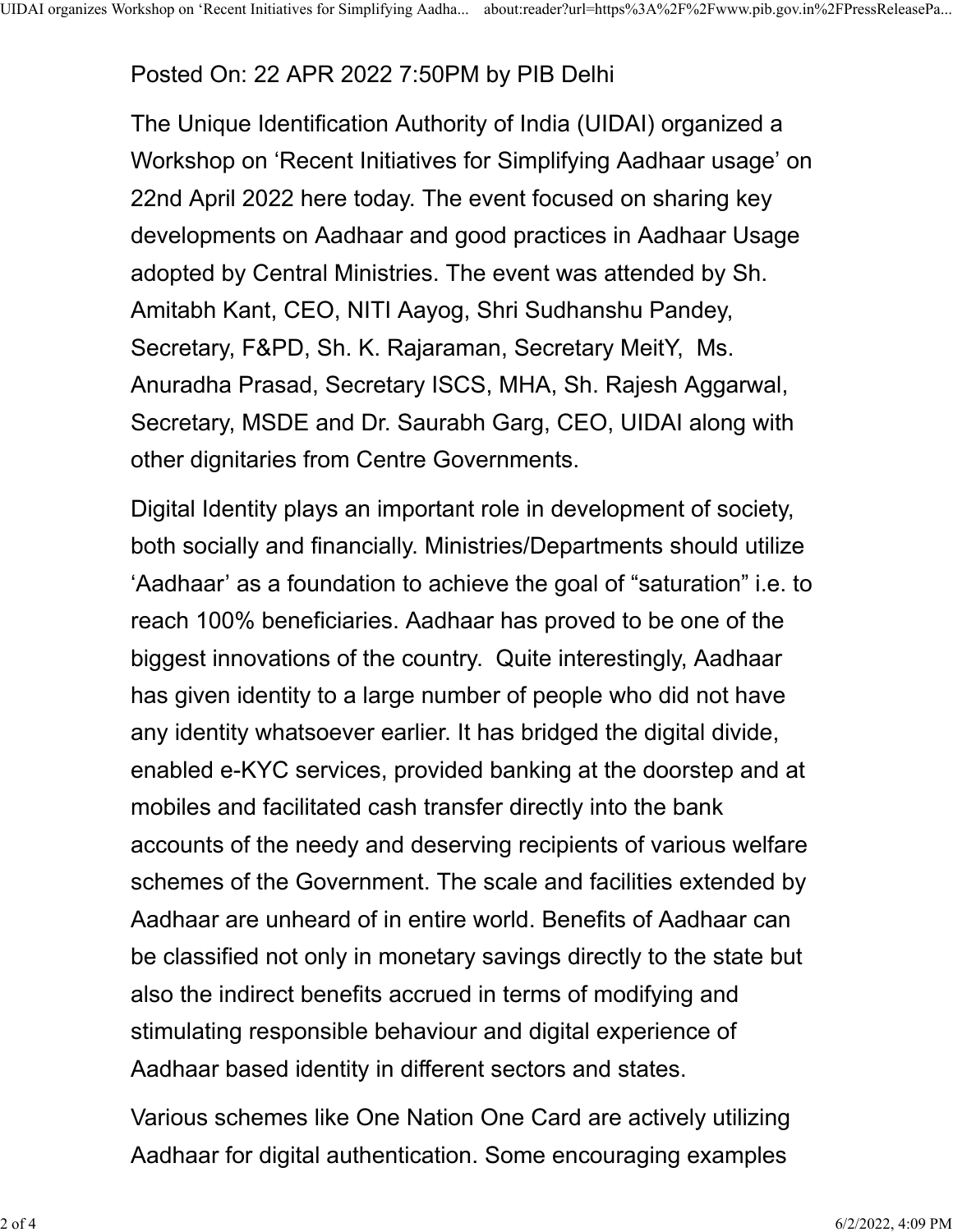like increased customer satisfaction at Fair price shops in Karnataka came to fore during the workshop. It was also deliberated during the discussions that security and privacy of resident data holds utmost importance and UIDAI should always endeavour to continue necessary measures to preserve the confidentiality, integrity & availability of same. A digital identity ecosystem must support resident-centricity and allow consent-based framework for growth, scalability and ease of access to residents.

In his address, Dr. Saurabh Garg, CEO, UIDAI elaborated on the progress made by Aadhaar in the past decade and about the multiple opportunities enabled by use of Aadhaar as a foundational identity in different sectors like Food Security, DBT, Scholarships, Fintech, Lending, Healthcare etc. He also spoke about the various untapped sectors and gaps which can reap the potential of Digital Identity to reach the last mile of users and achieve universal inclusion, both social as well as financial with the cooperation of various Ministries/Departments of Government of India in order to fulfill the vision of 'Ease of living' for the residents.

The event showcased the functioning of Aadhaar Ecosystem and good practices followed by central government ministries utilizing Aadhaar Platform, for instance, Faceless Transport Services (eTransport MMP), PDS, DBT Schemes, eSHRAM portal etc.

The workshop ended with a vote of thanks to the chair, speakers and attendees of the workshop with a pledge to work jointly along government departments for providing ease of access and simplifying the lives of residents utilizing power of Aadhaar.

\*\*\*\*\*\*\*

## **RKJ/M**